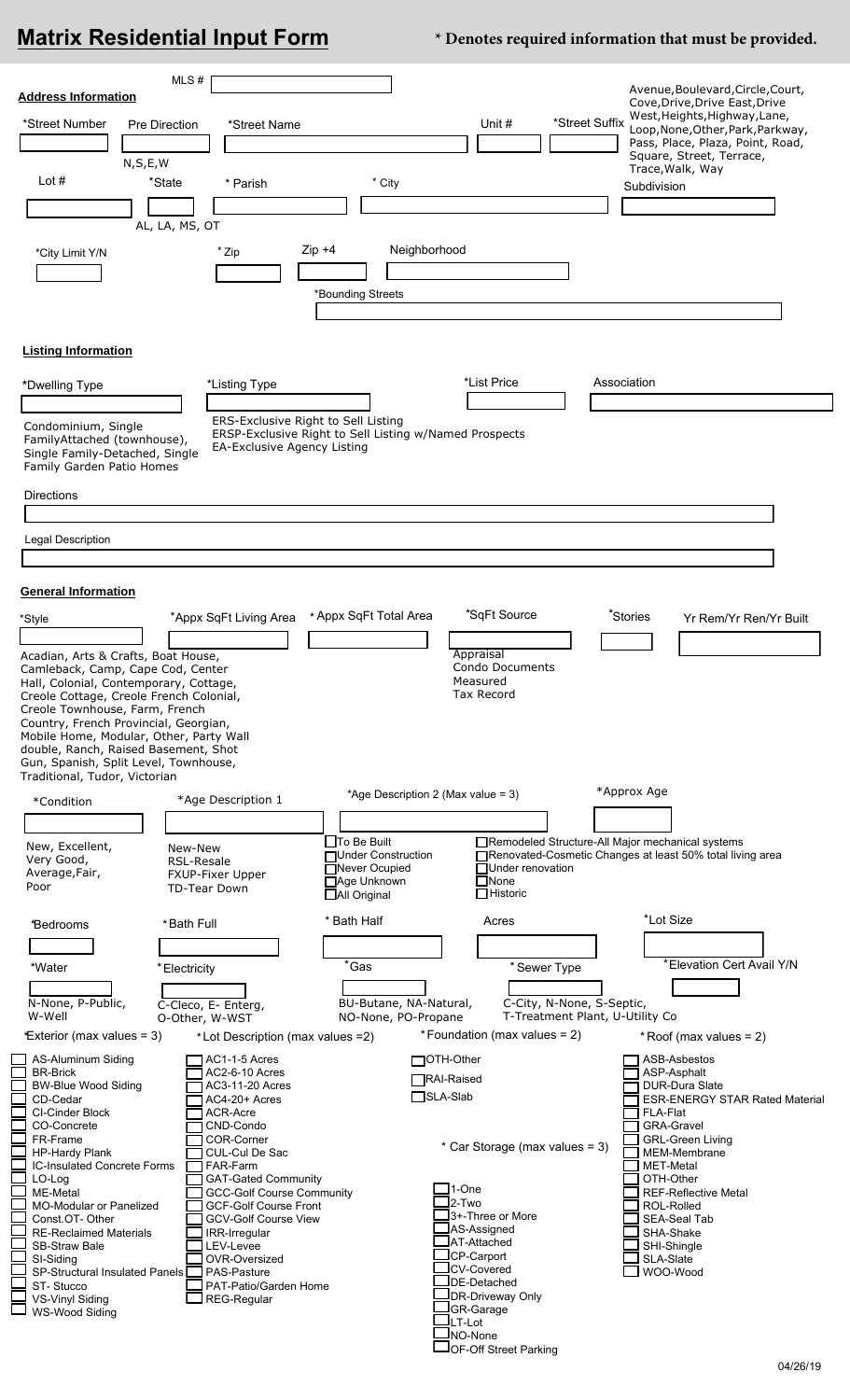| <b>Elementary School</b>                                                                   |                                                            | Middle School                                            |                                                  | Junior School                                       |                                                         | <b>High School</b>  |                                                                  |  |
|--------------------------------------------------------------------------------------------|------------------------------------------------------------|----------------------------------------------------------|--------------------------------------------------|-----------------------------------------------------|---------------------------------------------------------|---------------------|------------------------------------------------------------------|--|
| <b>Builder</b>                                                                             |                                                            | *Home Owner Fee                                          |                                                  | Home Owner Fee \$                                   |                                                         |                     | Home Owner Fee Terms                                             |  |
|                                                                                            |                                                            | No, Optional, Yes                                        |                                                  |                                                     |                                                         |                     | Monthly, Quarterly, Semi Annual, Annual                          |  |
| *Sold As Is WOR Y/N                                                                        |                                                            | *Measure Apx Not Guaranteed Y/N                          |                                                  |                                                     | *Sold With Covenants/Restrictions Y/N/Unknown           |                     |                                                                  |  |
|                                                                                            |                                                            |                                                          |                                                  |                                                     |                                                         |                     |                                                                  |  |
|                                                                                            |                                                            |                                                          |                                                  |                                                     |                                                         |                     |                                                                  |  |
| Public Remarks for NOM Website and Public Viewing (characters 512)                         |                                                            |                                                          |                                                  |                                                     |                                                         |                     |                                                                  |  |
|                                                                                            |                                                            |                                                          |                                                  |                                                     |                                                         |                     |                                                                  |  |
| Agent Remarks (characters 340)                                                             |                                                            |                                                          |                                                  |                                                     |                                                         |                     |                                                                  |  |
|                                                                                            |                                                            |                                                          |                                                  |                                                     |                                                         |                     |                                                                  |  |
|                                                                                            |                                                            |                                                          |                                                  |                                                     |                                                         |                     |                                                                  |  |
| Room Information Required for all existing rooms - (Use page 4 to add additional rooms)    |                                                            |                                                          |                                                  |                                                     |                                                         |                     |                                                                  |  |
| *Room Type                                                                                 | *Dimension 1                                               | *Dimension 2 *Ceiling Height                             |                                                  | *Flooring                                           |                                                         |                     |                                                                  |  |
|                                                                                            |                                                            |                                                          |                                                  | BA-Bamboo                                           |                                                         |                     |                                                                  |  |
| Bedroom, Den, Breakfast, Dining, Foyer,<br>Kitchen, Gameroom, Laundry, Keeping Room,       |                                                            | *Level                                                   |                                                  | <b>BR-Brick</b><br>CA-Carpet                        |                                                         |                     | MA-Marble<br><b>NS-Natural Stone</b>                             |  |
| Living, Library, Master Bedroom, Loft, Master<br>Bathroom, Media, Mud Room, Office, Other, |                                                            |                                                          |                                                  | CO-Cork<br><b>EW-Engineered Wood</b>                |                                                         | OT-Other            | <b>SC-Stained/Scored Concrete</b>                                |  |
| Playroom, Study, Sun Room                                                                  |                                                            | L-Lower                                                  |                                                  | GL-Green Label Certified Carpet<br>LA-Laminate Wood |                                                         |                     | SW-Sustainably Harvested Cert. Wood<br>TE-Terrazzo               |  |
|                                                                                            |                                                            | U-Upper                                                  |                                                  | LI-Linoleum-Natural                                 | LO-Locally Harvested or Salvaged Wood                   | TI-Tile<br>VL-Vinyl |                                                                  |  |
| <b>Other Features</b>                                                                      |                                                            |                                                          |                                                  |                                                     |                                                         | WD-Wood             |                                                                  |  |
| *Warranty Y/N                                                                              | Apartment Y/N *Termite Cont Y/N                            |                                                          | Water Nav Y/N                                    |                                                     | Rr Yd Vh Ac Y/N Bus Serv Y/N                            | Spa                 | *ADA Features Y/N                                                |  |
|                                                                                            |                                                            |                                                          |                                                  |                                                     |                                                         | Inside, None,       |                                                                  |  |
|                                                                                            |                                                            |                                                          |                                                  |                                                     |                                                         | Outside             |                                                                  |  |
| <b>Water Front</b>                                                                         | <b>Total Units</b><br>Club House<br>Y/N<br>in Complex      | Monthly Town<br>Home Fee                                 |                                                  | Common Area Maint Y/N                               | Exterior Ins Y/N                                        |                     | Green Bldg Cert Attach Y/N                                       |  |
|                                                                                            |                                                            |                                                          |                                                  |                                                     |                                                         |                     |                                                                  |  |
| <b>WF-Water Front</b><br><b>WC-Water Access Community</b>                                  |                                                            |                                                          |                                                  |                                                     |                                                         |                     |                                                                  |  |
| <b>WV-Water View</b><br>*Heat                                                              | <b>Additional Features</b>                                 |                                                          |                                                  | <b>Exterior Features</b>                            |                                                         |                     | <b>Energy Efficient Features</b>                                 |  |
| $(max values = 2)$                                                                         | $(max values = 8)$                                         |                                                          |                                                  | $(max values = 8)$                                  |                                                         |                     | (max values $= 5$ )                                              |  |
| $71-One$<br>$12 - Two$                                                                     | AF-Attic Fan<br><b>AS-Pull Down Attic</b>                  |                                                          |                                                  | <b>□BA-Balcony</b><br>□BRP-Boat/RV Parking          |                                                         |                     | CER-3rd Party Certification                                      |  |
| 13+-Three or More<br>C-Central                                                             | <b>Stairs</b>                                              | □ OK-Outdoor Kitchen                                     |                                                  | □BY-Bayou<br>$\Box$ CK-Creek                        |                                                         |                     | EAF-Enhanced Air Filtration<br><b>ESA-Energy Star Appliances</b> |  |
| <b>DW-Ductless</b>                                                                         | <b>BP-Butlers Pantry</b><br>CT-Cable TV                    | □PA-Pantry<br>RT-Plublic Transportation                  |                                                  | $\Box$ CL-Canal<br>$\Box$ CY-Courtyard              |                                                         |                     | HVA-HVAC 16Seer+<br>HWH-Water Heater                             |  |
| Wall Unit<br>$JF$ -Floor                                                                   | Detector                                                   | CM-Carbon Monoxide □SS-Security System<br>□SH-Smart Home |                                                  | $\Box$ DK-Dock                                      | □DP-Driveway Permeable Surface                          |                     | <b>INS-Insulation</b><br>LAN-Native/Drought Resist Landscaping   |  |
| $\operatorname{\mathsf{IG-Gas}}$<br>GE-Geothermal                                          | CC-Cathedral Ceilings<br>CF-Ceiling Fan                    | □SA-Smoke Alarm<br>□SP-Sprinkler System                  |                                                  | $\Box$ FE-Fence<br>$\Box$ LK-Lake                   |                                                         |                     | LFP-Low Flow Plumbing<br>LIT-Lighting                            |  |
| H-Heat Pump<br>$J$ NO-None                                                                 | CV-Central Vacuum<br>DE-Dehumidifier                       | ⊔ST-Stainless Steel<br>Appliances                        |                                                  | □OK-Outdoor Kitchen                                 | OEB-Outdoor Ent Area Bey AvgPatio                       |                     | SOL-Solar<br>WIN-Windows                                         |  |
| <b>J</b> OT-Other<br>JWU-Window                                                            | <b>DF-Disability Features</b><br><b>EG-Electric Garage</b> | SC-Stone Counters                                        |                                                  | □ OS-Outdoor Shower<br>□ OSP- Outdoor Speakers      |                                                         |                     | <i>*Fire Place (max values = 2)</i>                              |  |
| Unit                                                                                       | <b>EL-Elevator</b><br><b>GC-Granite Counters</b>           | □SW-Storm Windows<br>$\Box$ TC-Tray Ceiling              |                                                  | □PD-Pond<br>$\Box$ PO-Porch                         |                                                         |                     |                                                                  |  |
|                                                                                            | HT-Hydro Tub<br>□IC-Intercom                               | □VC-Vaulted Ceiling<br>□WA-Walk-In Attics                |                                                  | □POS-Porch Screened In<br>$\Box$ PR-Pier            |                                                         |                     | $\Box$ G-Gas<br>$\overline{\Box}$ N-None                         |  |
|                                                                                            | MA-Multiple Attics<br>NC-No Carpet                         | □HU-Washer/Dryer Hookups<br>□WB-Wet Bar                  |                                                  | $\Box$ RR-River<br>□SEC-Security Cameras            |                                                         |                     | $\Box$ O-Other<br>$\Box$ W-Wood                                  |  |
|                                                                                            |                                                            | $\Box$ WE-Wired for Ethernet                             | □WG-Whole House Generator □SP-Sprinkler System   | □TC-Tennis Court                                    |                                                         |                     | $\Box$ Y-Yes<br>$\Box$ wood w/ Gas                               |  |
| Appliance Included<br>$(max values = 8)$                                                   |                                                            | □WS-Wired for Surround<br>Sound                          |                                                  | $\Box$ TV-TV/Monitor<br>$\square$ WS-Window Screens |                                                         |                     | Starter                                                          |  |
| CT-CookTop                                                                                 | Patio                                                      |                                                          | <b>Detached Structures</b>                       |                                                     |                                                         |                     |                                                                  |  |
| DO-DIb Oven<br>DR-Dryer                                                                    | <b>BR-Brick</b>                                            | $(max values = 2)$                                       | $(max values = 2)$<br><b>BARN-Barn</b>           |                                                     | Pool Type (max values = $2$ )<br><b>AG-Above Ground</b> |                     | *Air (max values = 2)<br>1-One                                   |  |
| DS-Disposal<br>DW-Dishwasher                                                               | CO-Concrete<br><b>CV-Covered</b>                           |                                                          | CABAN-Cabana<br><b>GREEN-Green House</b>         |                                                     | CO-Community<br>HE-Heated                               |                     | 2-Two<br>3+-Three or More                                        |  |
| IM- Ice Maker<br>M- Microwave                                                              | NO-None<br>OV-Oversized                                    |                                                          | <b>GUEST-Guest House</b><br><b>KNNLS-Kennels</b> |                                                     | <b>HS-Heated Solar</b><br>IN-Inground                   |                     | C-Central<br>DW-Ductless Wall Unit                               |  |
| OV-Oven<br>RA-Range                                                                        |                                                            | <b>RE-Recycled Materials</b><br>PS-Permeable Surface     | OTHER-Other<br>SHED-Shed                         |                                                     | NO-None<br><b>SW-Salt Water</b>                         |                     | GE-Geothermal<br>H-Heat Pump                                     |  |
| RE-Refrigerator<br>RO-Range/Oven                                                           | PV-Pavers<br>$J$ WO-Wood                                   |                                                          | $\Box$ STABL-Stable<br>WORKS-Workshop            |                                                     |                                                         |                     | <b>_I</b> NO-None                                                |  |
| TM-Trash Masher<br>WA-Washer                                                               | $\mathsf{\mathsf{J}}$ Y-Yes                                |                                                          |                                                  |                                                     |                                                         |                     | $\exists$ OT-Other<br>$\Box$ WU-Window Unit                      |  |
| WI-Wine                                                                                    |                                                            |                                                          |                                                  |                                                     |                                                         |                     |                                                                  |  |

Cooler

04/26/19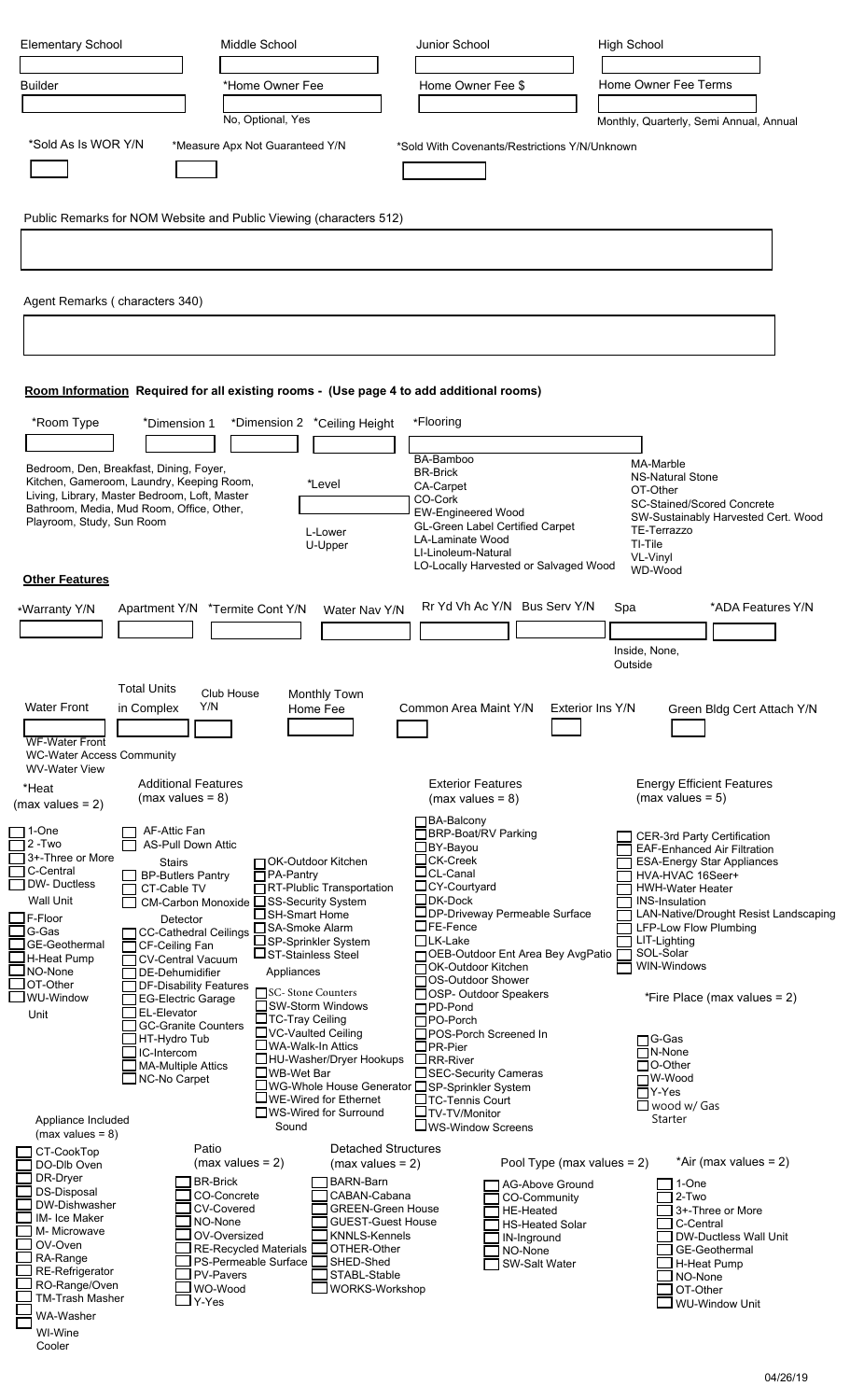## **Listing Office/Financial Information**

| List Broker Code<br>Office Phone<br>Co Agent Name<br>Co Agent MLS ID<br>Phone<br>Email<br>Office name<br>Co List Broker Code<br>Office Phone                                            |                           |
|-----------------------------------------------------------------------------------------------------------------------------------------------------------------------------------------|---------------------------|
|                                                                                                                                                                                         |                           |
|                                                                                                                                                                                         |                           |
|                                                                                                                                                                                         |                           |
|                                                                                                                                                                                         |                           |
|                                                                                                                                                                                         |                           |
|                                                                                                                                                                                         |                           |
| <b>Listing &amp; Compensation</b>                                                                                                                                                       |                           |
| *Commission TCMP Type *Comm To Coop Member *Shown by (max values = 2)<br>Shown By 2<br>24 Hour Access<br>A-Appointment<br>$\sqrt{ }$ W-Walk Through $\boxed{\phantom{.}}$               | Appointment Contact Phone |
| <b>Customized Hours</b><br>$\overline{\phantom{a}}$ S-Showing Time $\Box$<br>K-Key<br>$$ \%$<br>Standard 8am-9pm or Daylight 9am-10pm<br>*Data Co-op Commission<br>L-GSREIN BT Box Only |                           |
| V-Vacant<br>*Type Commission Data Co-op<br>D-Drive By                                                                                                                                   |                           |
| *Internet Y/N<br>*VOW Y/N<br>*Public Address Y/N<br>*VOW Comments Y/N<br>*VOW AVM Y/N                                                                                                   | *IDX Websites Y/N         |
|                                                                                                                                                                                         |                           |
| *Entered By<br>*Entered Where                                                                                                                                                           |                           |
|                                                                                                                                                                                         |                           |
| Board<br>Office<br><b>Financial Information</b>                                                                                                                                         |                           |
| Bond for Deed Y/N<br>*Les Purch Poss Y/N<br>Owner May Finance Y/N<br>Potntl Short Sale Y/N/U<br>*3rd Party REO                                                                          |                           |
|                                                                                                                                                                                         |                           |
| 3- Relocation Listing<br><b>Office Special</b><br><b>REO-Bank Owned Estate</b>                                                                                                          | N-Neither<br>HUD-Hud      |
| Home Phone<br>Other Phone<br><b>Information</b> Owner Name                                                                                                                              |                           |
|                                                                                                                                                                                         |                           |
| Home Phone<br>Other Phone<br>Spouse Name                                                                                                                                                |                           |
| Other Phone                                                                                                                                                                             |                           |
| Occupant Name<br>Home Phone                                                                                                                                                             |                           |
| <b>Seller Email Address</b>                                                                                                                                                             |                           |
|                                                                                                                                                                                         |                           |
| Alarm Code<br>Alarm Phone<br>Keybox #<br>Key#                                                                                                                                           |                           |
| <b>List/Date</b>                                                                                                                                                                        |                           |
| *List Date<br>*Expiration Date                                                                                                                                                          |                           |
|                                                                                                                                                                                         |                           |
| <b>Showing Instructions</b>                                                                                                                                                             |                           |
| Showing Instructions (66 characters)                                                                                                                                                    |                           |
| Showing Assist Showing Instructions (170 Characters)                                                                                                                                    |                           |
|                                                                                                                                                                                         |                           |
| <b>Unbranded Virtual Tour</b>                                                                                                                                                           |                           |
|                                                                                                                                                                                         |                           |
| <b>Condo Information</b>                                                                                                                                                                |                           |
| *Condo Fee Monthly<br>Common Area Fee Included Y/N<br>*Electric Fee Included Y/N<br>*% Int in Common Elements                                                                           |                           |
| *Exterior Insure Fee Included Y/N<br>*Gas Fee Included Y/N<br>*Water Fee Included Y/N<br>*Pet Restrictions Y/N<br>*Elevator Y/N                                                         |                           |
| Tennis Courts #<br>Laundry Description<br>*Tennis Courts Y/N<br>*FHA/VA Approval Y/N<br>*Special Assessments Y/N<br>Pools#                                                              |                           |
| *Pets Allowed (max values = 3)<br><b>Floor Unit Located</b><br>*Security<br>*Stories in Building<br>Number of Units                                                                     |                           |
| $\Box$ Cat                                                                                                                                                                              |                           |
| $\Box$ Dog<br>$\Box$ None<br><b>Both</b><br>Parking<br>Complex<br>$\mathop{\mathrm{Dther}}$<br>None<br>Unit                                                                             |                           |